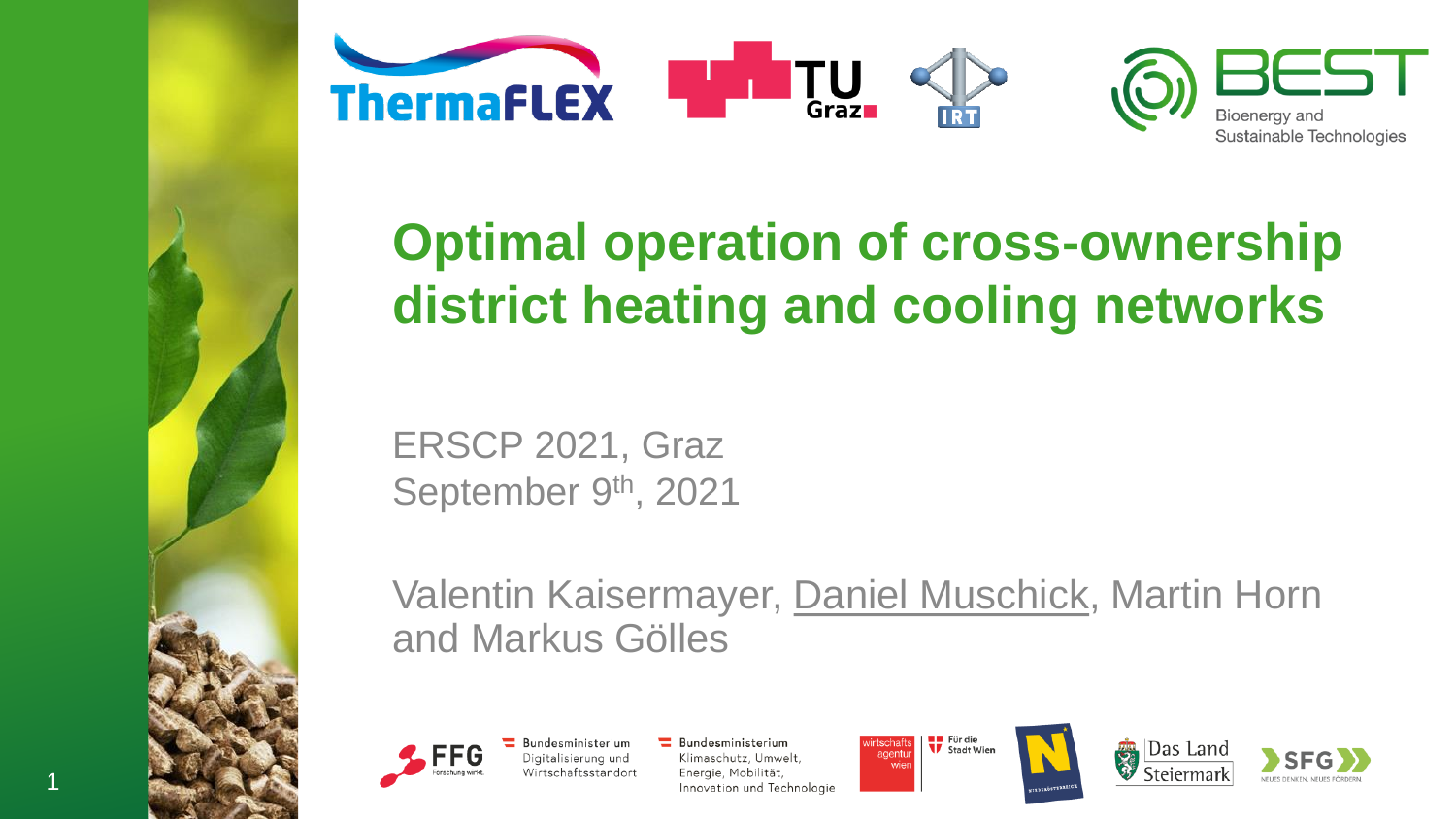

## **Motivation** Coupling of District Heating Networks

- Three district heating networks (near Leibnitz in Styria, Austria) have grown and reached the boundaries of their neighbouring networks
- Two owners operate the networks

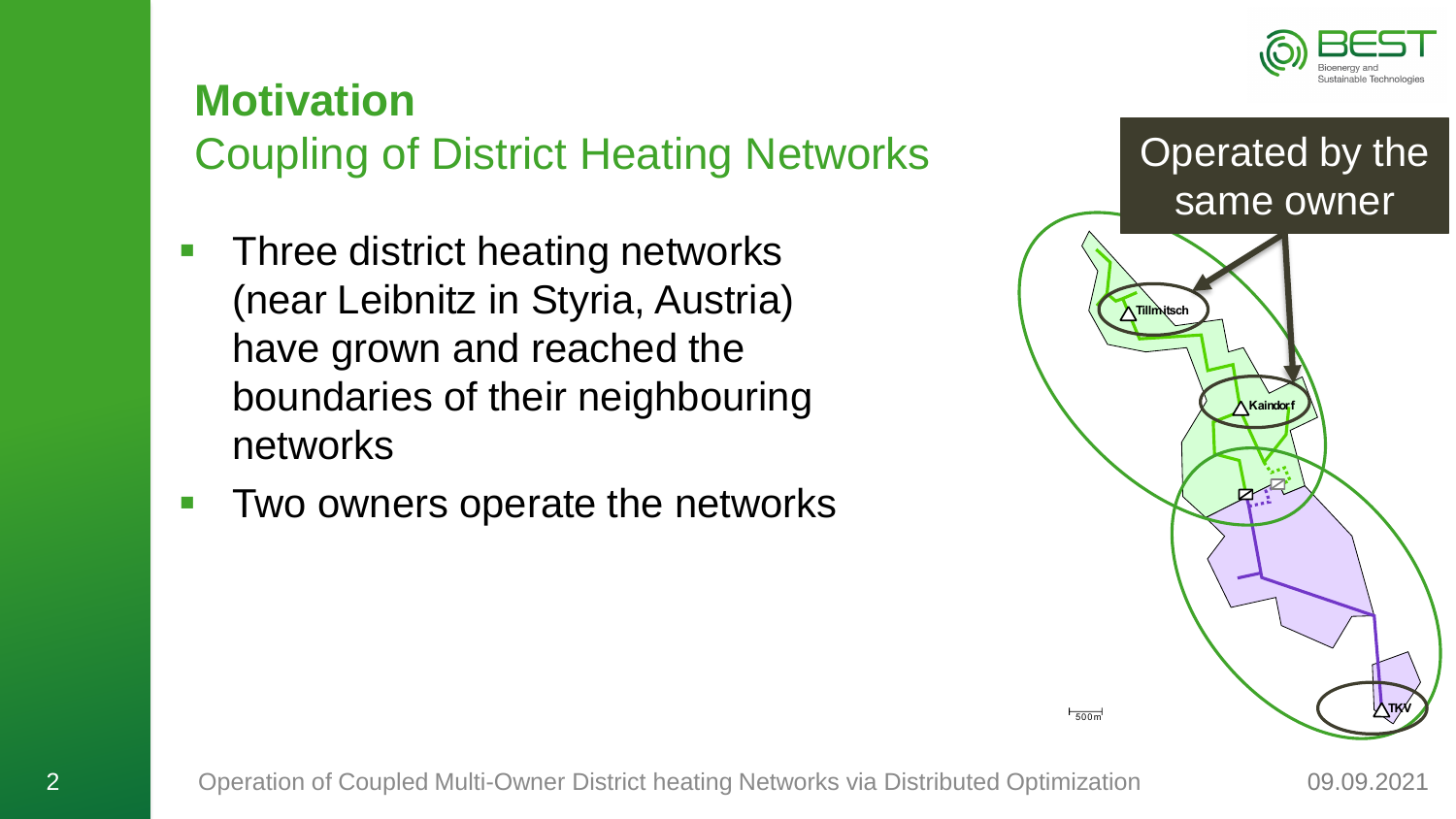

## **Objective**

#### ■ **Each network (agent) has local**

- Production, demand & storage
- Different technologies and fuel prices

### ▪ **Networks are coupled via heat exchangers**

- Incur losses
- **Operating strategy influences both** connected networks



**500n** 

 operating strategies that Find **co-ordinated** maximize the profit of every **individual** owner

■ Networks are bound by existing contracts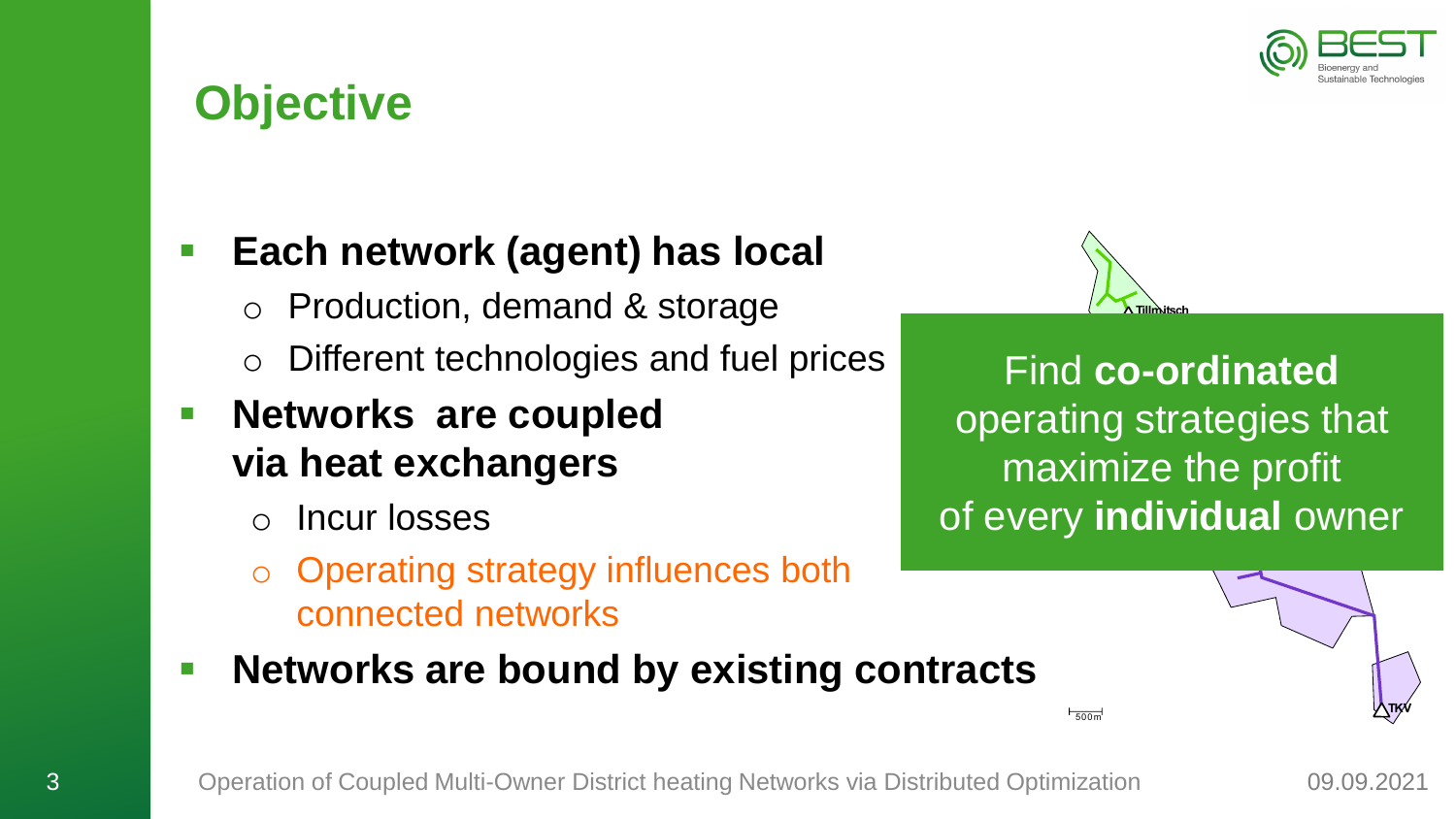

**Tillm**itsch

*<u>Kaindorf</u>* 

# **Problems of Coupled Operation**

#### ▪ **Costs of heat are variable**

- o Depending on current production / demand / storage: transmitting more heat would require running the backup boiler, which is more expensive
- Direction of heat transport **cannot change too often**
	- o long transmission lines would cool down
- **Hydraulic limitations do not allow supply of all consumers**
	- o Pipes towards/from heat exchanger might not have sufficient capacity

#### Typical Approach: Solve Optimization Problem

4 Operation of Coupled Multi-Owner District heating Networks via Distributed Optimization 09.09.2021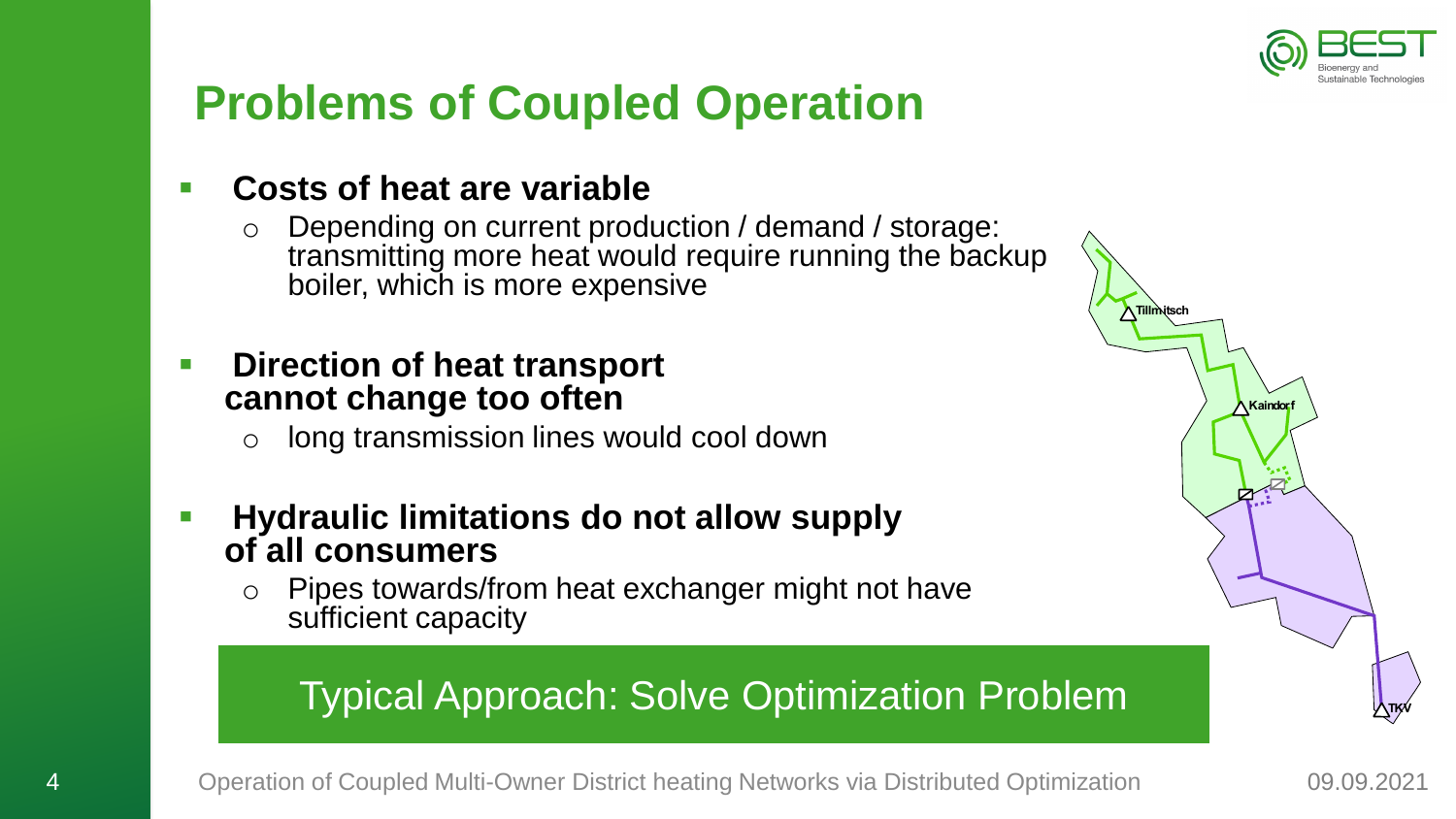

# **Coupling Representations**

#### **Cooperative coupling**

Agents work together to minimize a **global** objective

$$
\min_{\boldsymbol{x}_i \in \mathcal{X}_i} \qquad \sum_{i=1}^N f_i(\boldsymbol{x}_i) \\ \text{s.t.} \qquad \sum_{i=1}^N \boldsymbol{A}_i \boldsymbol{x}_i = \boldsymbol{b}
$$

**Global** / Social **optimum** Lowest overall costs

### **Non-cooperative coupling**

Agents minimize only their **local** objective

min  $\boldsymbol{x}_i \in \mathcal{X}_i$ 

$$
f_i(\boldsymbol{x}_i), \quad i=1,\ldots,N
$$

s.t.

$$
\sum_{i=1}^N \bm A_i \bm x_i = \bm b
$$

 $\overline{1}$ 

**Generalised Nash equilibrium** No agent can improve his/her objective by **unilaterally** changing his/her strategy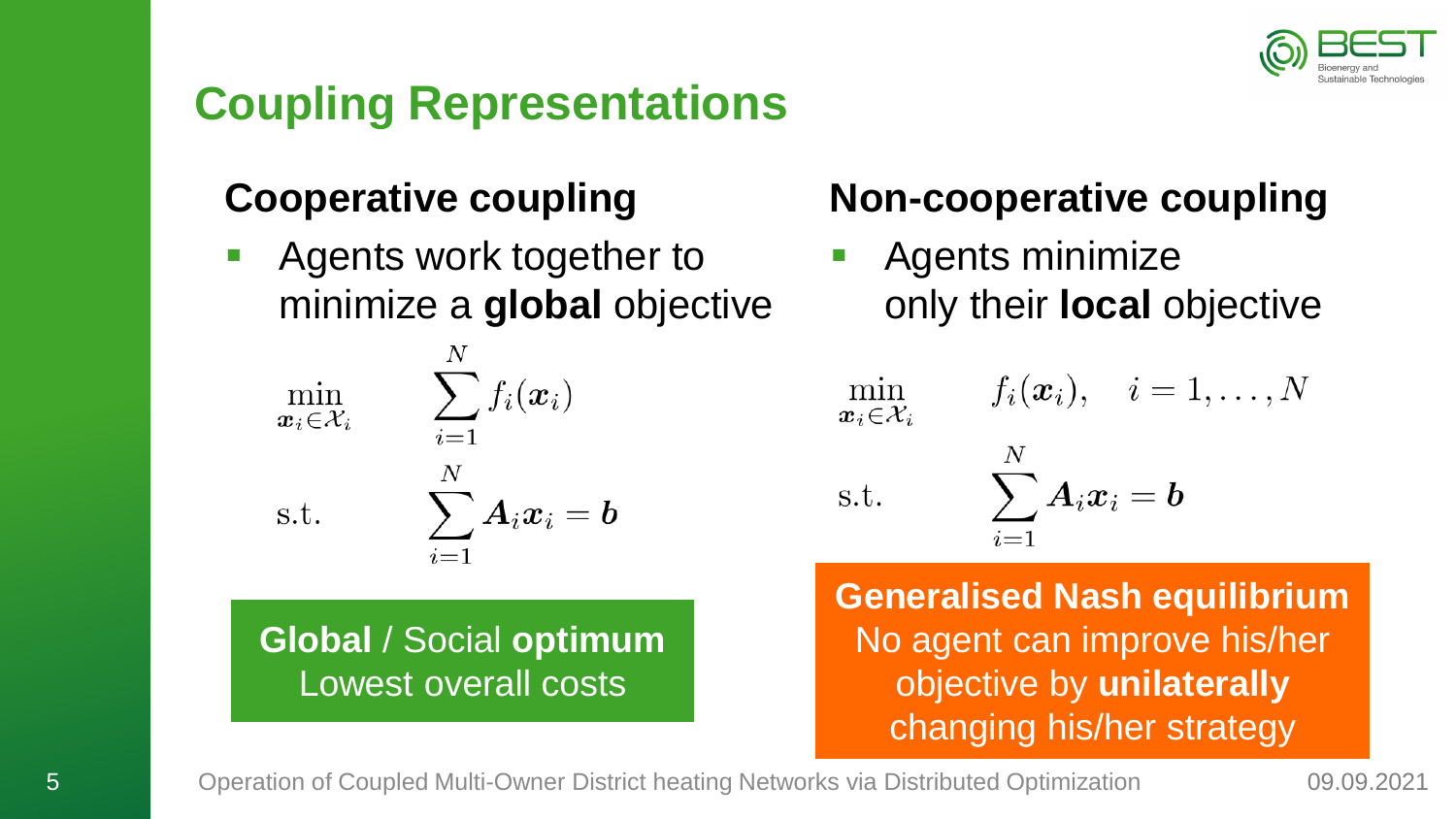

# **Cooperative Coupling**

**When** is the global/social optimum not the "best" solution?



 $f_i(\boldsymbol{x}_i)$ min  $\overline{\boldsymbol{x}_i\in\!\mathcal{X}_i}$  $\boldsymbol{A}_i\boldsymbol{x}_i = \boldsymbol{b}$ 

**Gains** from one agent **cancel out with**

**losses** from the other agent

Global optimum: Produce everything in the south!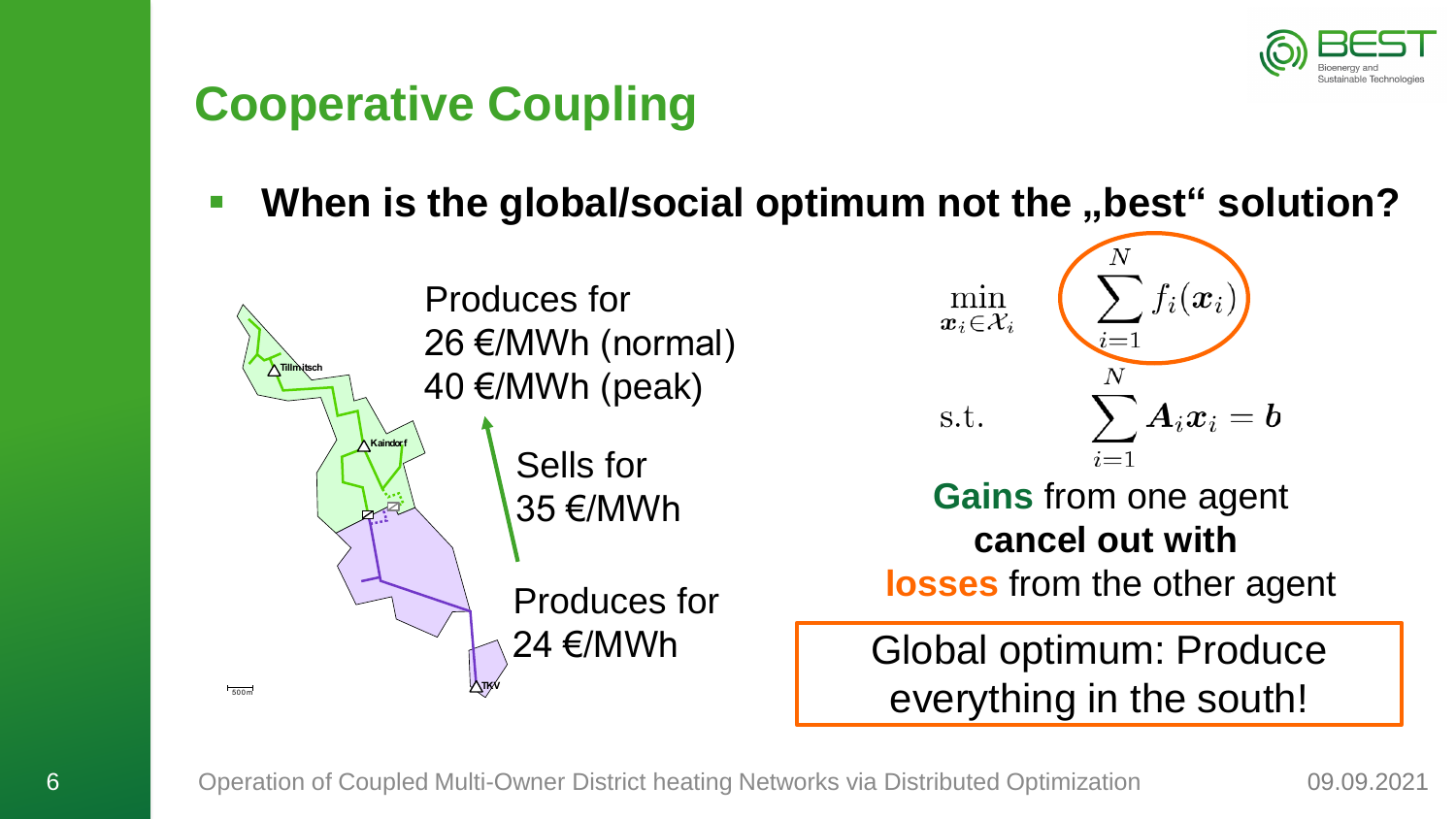

# **Non-Cooperative Coupling**

 $\min_{\bm{x}_i \in \mathcal{X}_i}$  $f_i(\boldsymbol{x}_i), \quad i=1,\ldots,N$ subject to  $\sum_{i=1}^N A_i x_i = b$ 

■ Coupling constraint requires communication between agents

*N* coupled opt. problems

- x Iterative algorithm
- x No unique solution!
- x No notion of "better" or "worse" solution

Solution similar to Distributed Optimization

- Augmented Lagrange functions  $\mathcal{L}_i(\bm{x}_i, \bm{\lambda}_i, \bm{x}_{-i}) = f_i(\bm{x}_i) + \bm{\lambda}_i^T \left(\bm{A}_i \bm{x}_i + \sum_{j \neq i} \bm{A}_j \bm{x}_j - \bm{b}\right).$  $\begin{array}{c} \mathbf{1} + \left. \frac{\rho}{2} \right\| \qquad \boldsymbol{A}_i \boldsymbol{x}_i + \sum_{j \neq i} \boldsymbol{A}_j \boldsymbol{x}_j - \boldsymbol{b} \Bigg\|_2^2 \end{array}$
- Dual ascent  $\boldsymbol{x}_i^{(k+1)} = \operatornamewithlimits{argmin}_{\boldsymbol{x}_i \in \mathcal{X}_i} \ \mathcal{L}_i(\boldsymbol{x}_i, \boldsymbol{\lambda}_i^{(k)}, \boldsymbol{x}_{-i}^{(k)})$  $\lambda_i^{(k+1)} = \lambda_i^{(k)} + \rho \left( A_i x_i^{(k+1)} + \sum_{i \neq i} A_j x_j^{(k)} - b \right)$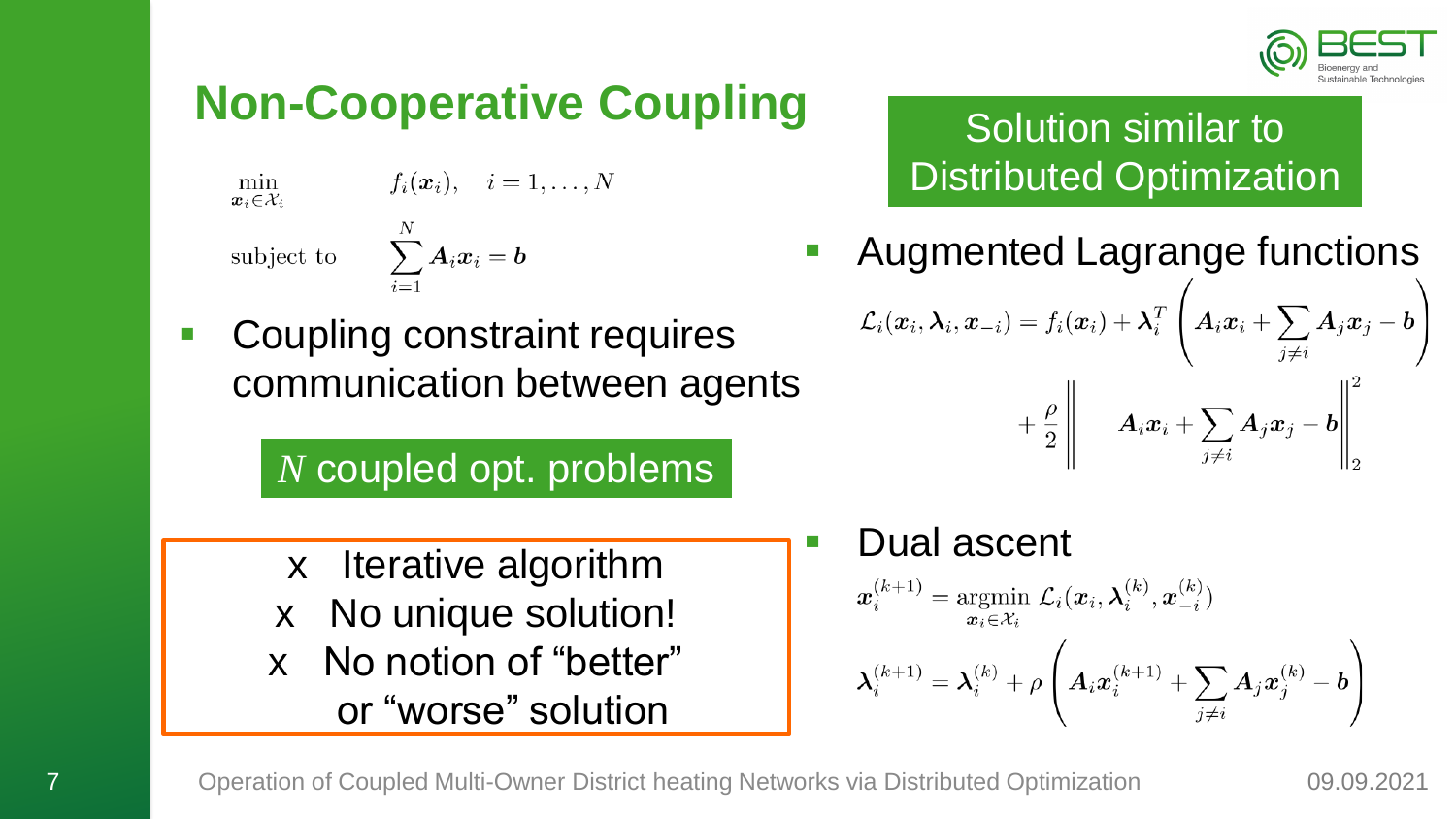

# **Simulation Study** Three grids & two owners

- Prices chosen so that no one will buy heat from neighbors
- **F** Three scenarios:
	- All three grids **cooperative**
	- All three grids **noncooperative**
	- $\circ$  The two grids that belong to the same owner cooperate; the third does not (**mixture**)

Nash equilibrium  $\rightarrow$  no transactions (overall costs are higher by 50%)



#### Distributed optimizaton  $\rightarrow$  global optimum

9 Operation of Coupled Multi-Owner District heating Networks via Distributed Optimization 09.09.2021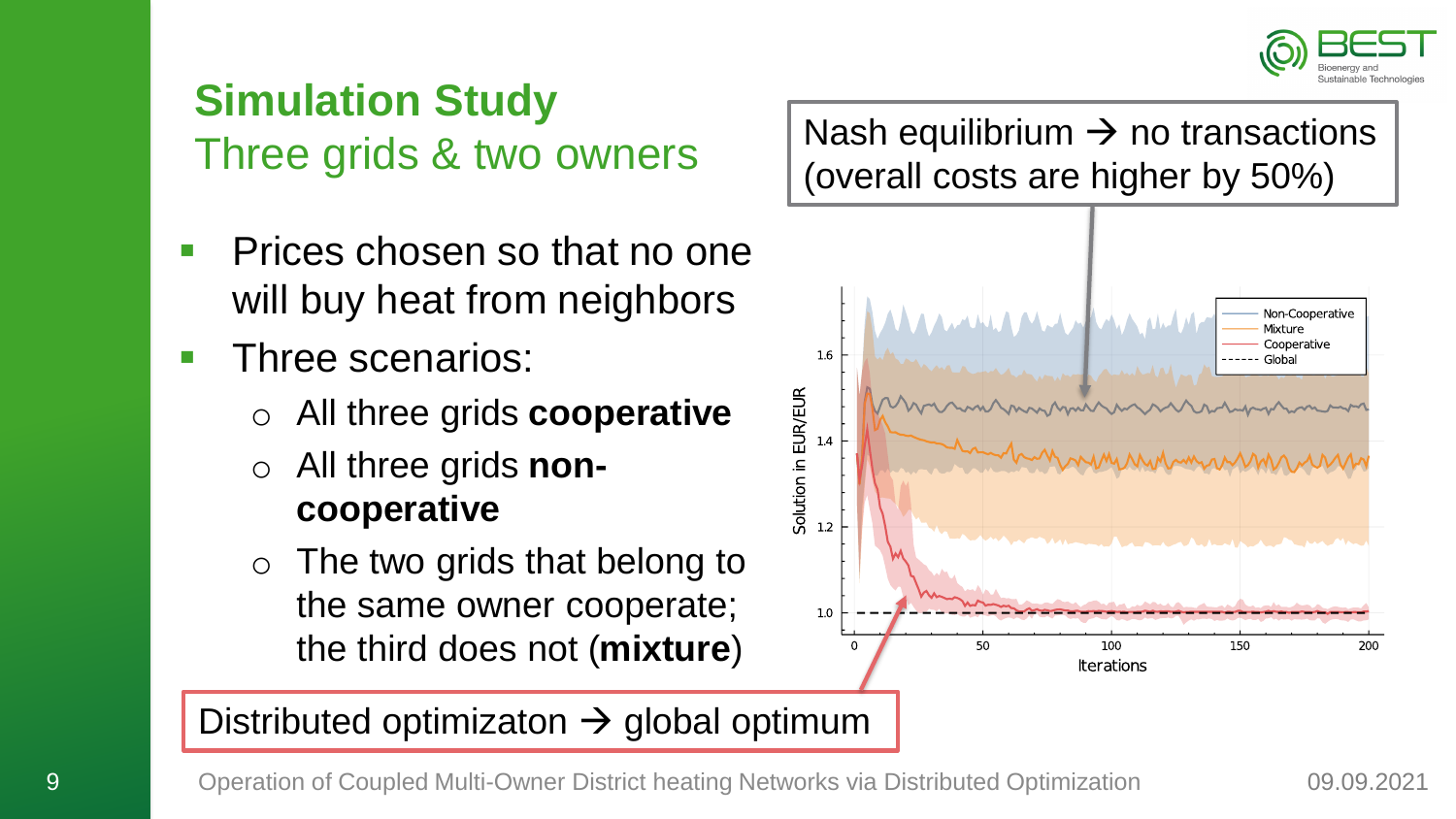

### **Conclusions**

- **Operating coupled networks with different owners cannot** easily be described as a simple **optimization** problem Competing interests are cancelled out in the cost function
- **E** An iterative algorithm can be used to solve for **Nash equilibria** instead
	- $\circ$  No guarantee that these represent "good" operating strategies
	- $\circ$  Further investigation into the role of the initial solution
	- Very similar algorithm to distributed optimization